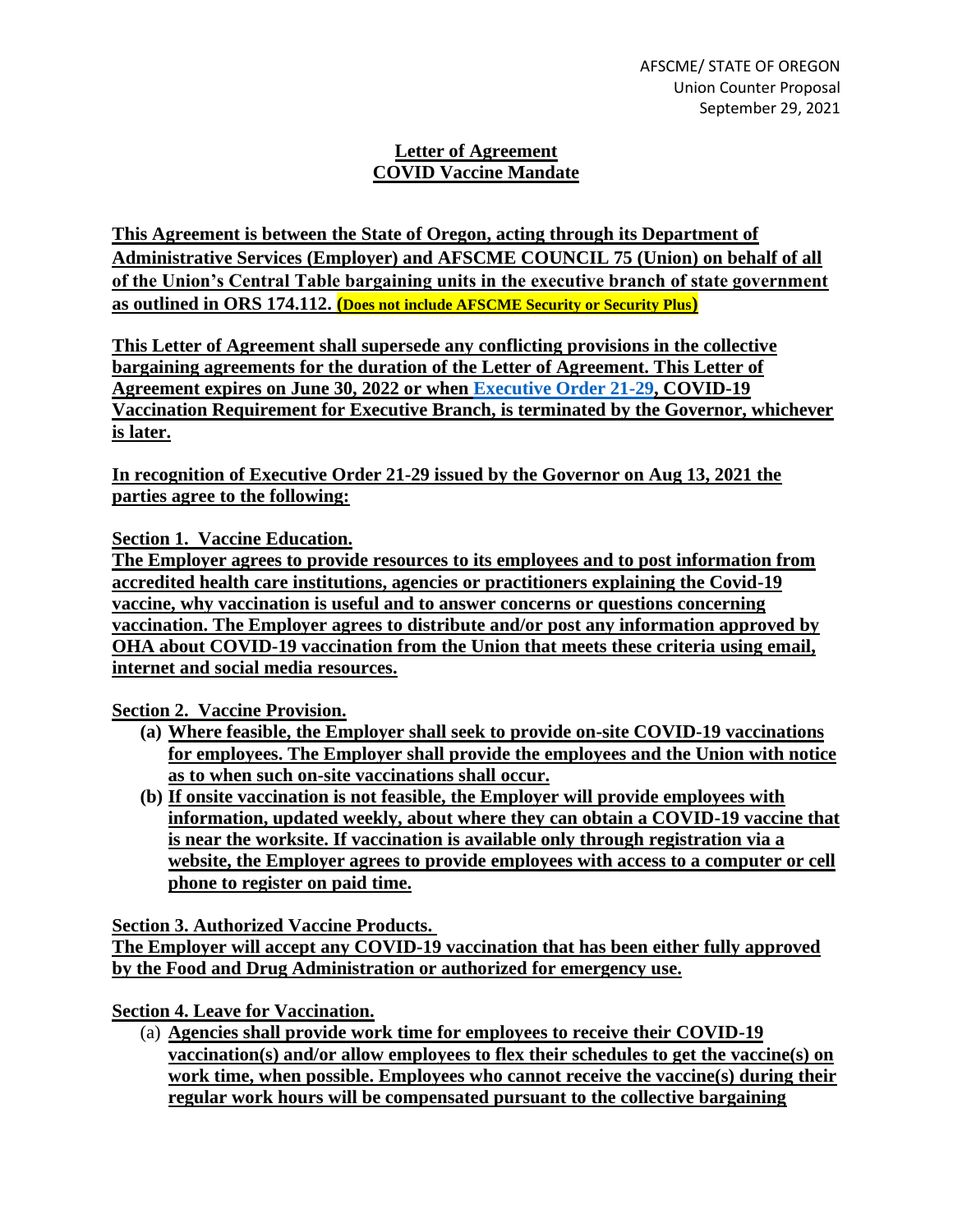**agreement's overtime article, if applicable, for the time it takes to receive the vaccine(s).**

- (b) **Employees who suffer adverse reactions to the COVID-19 vaccine and are unable to work shall:**
	- (i) **Use accrued sick leave (SL) for the first eight (8) hours necessary to recover.**
	- (ii) **If an employee does not have enough accrued sick leave to cover the entirety of their shift, they shall use the accrued sick leave they have, and any remaining balance shall be coded as miscellaneous paid leave (MPL).**
	- (iii)**After the first missed shift, if the employee is still unable to work, the employee shall use their accrued sick leave for the remainder of time needed to recover from the vaccine.**
	- (iv)**If an employee's accrued sick leave has been exhausted, the employee will be granted additional MPL for the time needed to recover, as indicated by the employee's health care provider.**
	- (v) **An employee utilizing accrued sick leave to recover from vaccination may be required to provide documentation from their healthcare provider pursuant to the collective bargaining agreement's sick leave article. If an employee utilizes MPL beyond the hours allowed in section (b)(ii), above, the employee shall be required to provide documentation from a health care provider after one (1) day of being unable to work.**

**Section 5. COVID Hardship Donations.**

- **(a) An employee who has been vaccinated or who has received an exception may request donated leave when quarantining or recovering after a COVID diagnosis. Employees must provide documentation of the COVID diagnosis or the need to quarantine. Employees may request a maximum of eighty (80) hours for these purposes.**
- **(b) The following provisions shall apply:**
	- **a. Employees must have exhausted all of their accrued leave prior to requesting donated leave.**
	- **b. DAS will solicit donations on a statewide basis. Interagency donations are subject to restrictions on the use of dedicated funding sources and/or other legitimate business reasons. Authorization for transfer of donated leave shall not be unreasonably denied.**
	- **c. Employees may donate accrued vacation or compensatory time.**
	- **d. Employees may donate accrued sick leave as long as they maintain a sick leave balance of at least sixty (60) hours.**

**Section 6. Proof of Vaccination.**

**(a) Proof of vaccination may include but is not limited to a COVID-19 vaccination record card, a copy or digital picture of the vaccination record card, or a print-out from the Oregon Health Authority's immunization registry. Proof of vaccination may include documentation from a healthcare provide or the healthcare provider's online portal. The documentation must include the employee's name, date of birth, vaccination type, date(s) vaccination was received, lot number, and the site or provider the vaccination was received at.**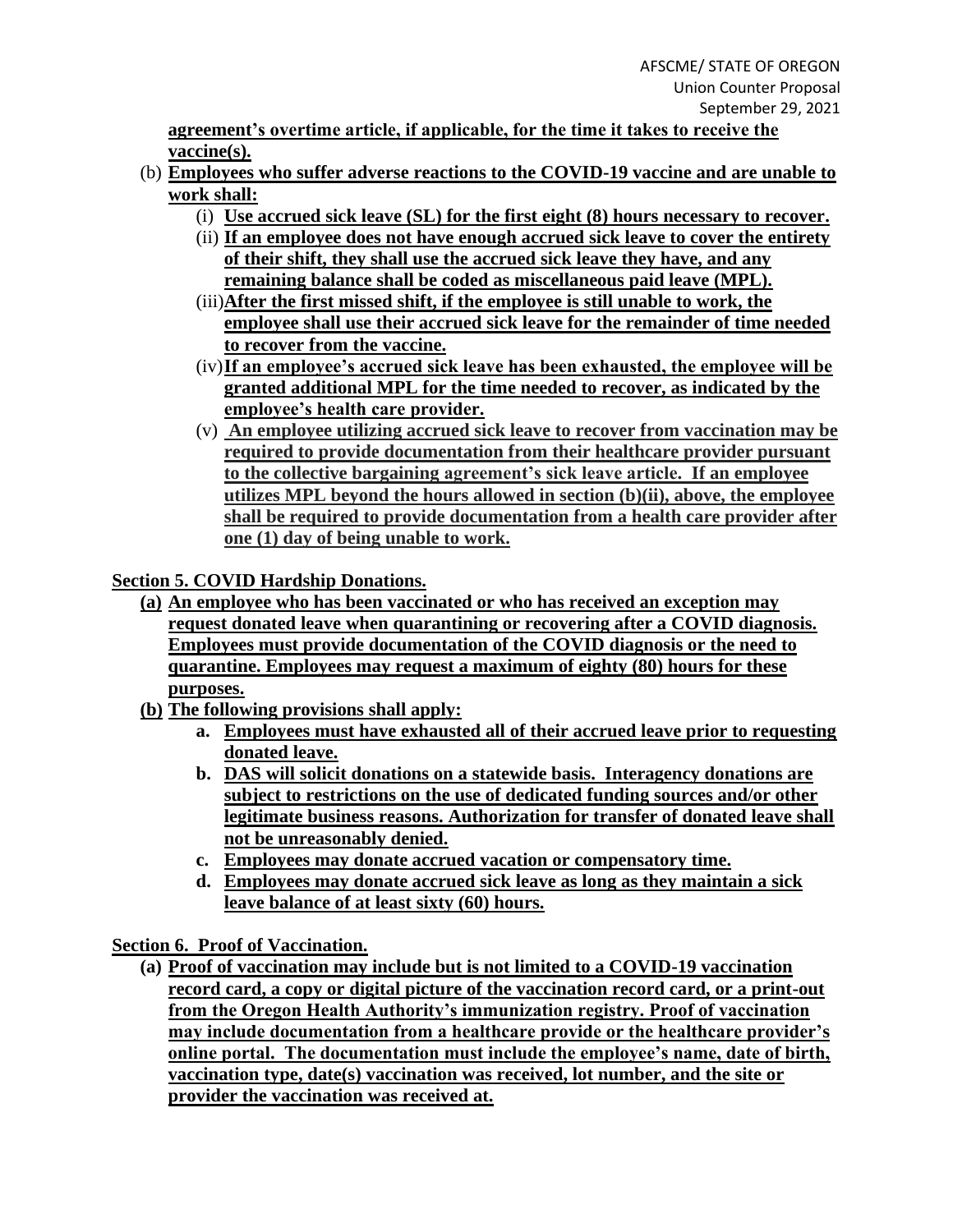**(b) The Employer shall keep all such records separate from the rest of the employees' personnel files and shall request that no other medical information be disclosed along with proof of the vaccine. The Employer shall not disclose whether any individual is vaccinated, but may disclose such information if it is de-identified and in the aggregate (i.e. 95% of its employees have been vaccinated).**

**Section 7. Exceptions to the vaccine requirement.** 

- **(a) The Employer is expected to make reasonable accommodations in order to comply with the Americans with Disabilities Act and Title VII of the Civil Rights Act, and state law equivalents, for individuals unable to be vaccinated due to disability, qualifying medical conditions, or a sincerely held religious belief. All such individuals shall go through the exception process through Workday and are subject to an interactive process with their Agency's human resource staff. Reasonable accommodations will be made pursuant to law and may include, but are not limited to, remote work or telework (where possible), transfer of positions, shift changes or physical modifications to the employee's work area. A written request for an exception must be submitted on or before October 18, 2021.**
- **(b) The exception process is not subject to the grievance and arbitration procedure. However, nothing precludes the employee from submitting a complaint to the Bureau of Labor and Industries (BOLI) or pursuing other legal recourse.**

**Section 8. Employees in-process or unvaccinated as of October 18, 2021.** 

- (a) **Employees who have begun, but not completed, the vaccination process as of October 18, 2021, shall be given a grace period until November 30, 2021 to fully complete the vaccination process before the Employer takes any personnel action. The employee shall notify the Employer of their status and expected date of full vaccination. During the time leading up to full vaccination, employees shall be allowed to work remotely. If remote work is not possible, employees shall be allowed to use vacation or compensatory leave or leave without pay (at the employee's choice) until full vaccination status is reached.**
- (b)
- **(i) Employees who have entered into the exception process on or before October 18, 2021 will be allowed to complete the exception application process before the employer takes any personnel action.**
- **(ii) After October 18, 2021, if the employee's request for an exception is denied, the employee will be given an opportunity to get vaccinated before the Employer takes personnel action. The first dose of the vaccine must be received within seven (7) calendar days of the denial. The employee must complete the full series of the vaccine.**
- **(iii)During the time leading up to full vaccination, employees shall be allowed to work remotely. If remote work is not possible, the employee will be allowed use of vacation or compensatory leave or leave without pay as outlined in section 8(a) above between the time of denial and when full vaccination status is reached.**